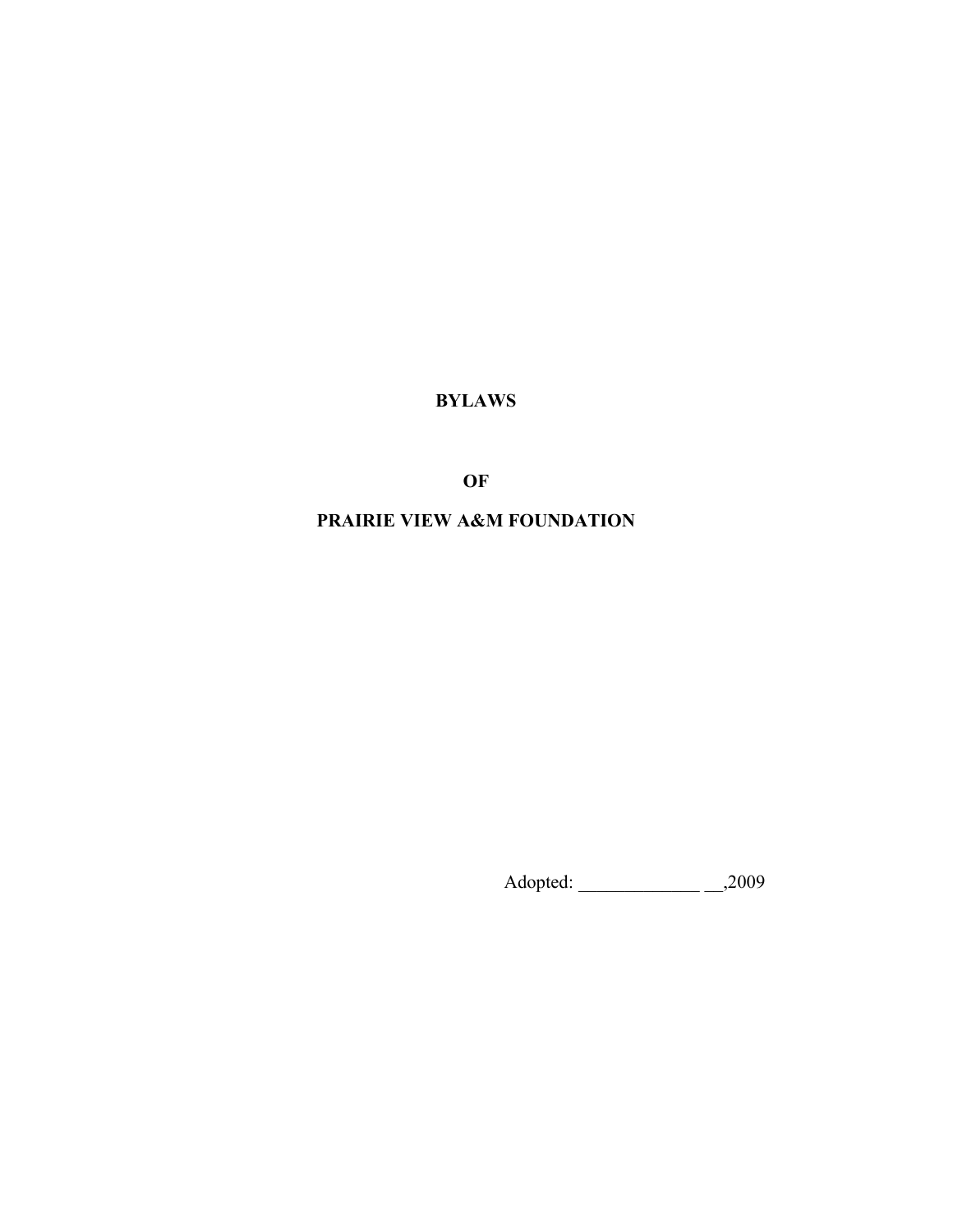# **TABLE OF CONTENTS**

# **BYLAWS OF**

# PRAIRIE VIEW A&M FOUNDATION

| <b>ARTICLE I</b>   |  |
|--------------------|--|
| Section 1.         |  |
| Section 2.         |  |
| Section 3.         |  |
|                    |  |
| <b>ARTICLE II</b>  |  |
| Section 1.         |  |
| Section 2.         |  |
| <b>ARTICLE III</b> |  |
| Section 1.         |  |
| Section 2.         |  |
| Section 3.         |  |
| Section 4.         |  |
| Section 5.         |  |
| Section 6.         |  |
| Section 7.         |  |
| Section 8.         |  |
| Section 9.         |  |
| Section 10.        |  |
| Section 11.        |  |
| Section 12.        |  |
| Section 13.        |  |
| Section 14.        |  |
| Section 15.        |  |
| <b>ARTICLE IV</b>  |  |
| Section 1.         |  |
| Section 2.         |  |
| Section 3.         |  |
| <b>ARTICLE V</b>   |  |
| Section 1.         |  |
| Section 2.         |  |
| Section 3.         |  |
| Section 4.         |  |
| Section 5.         |  |
| Section 6.         |  |
| Section 7.         |  |
|                    |  |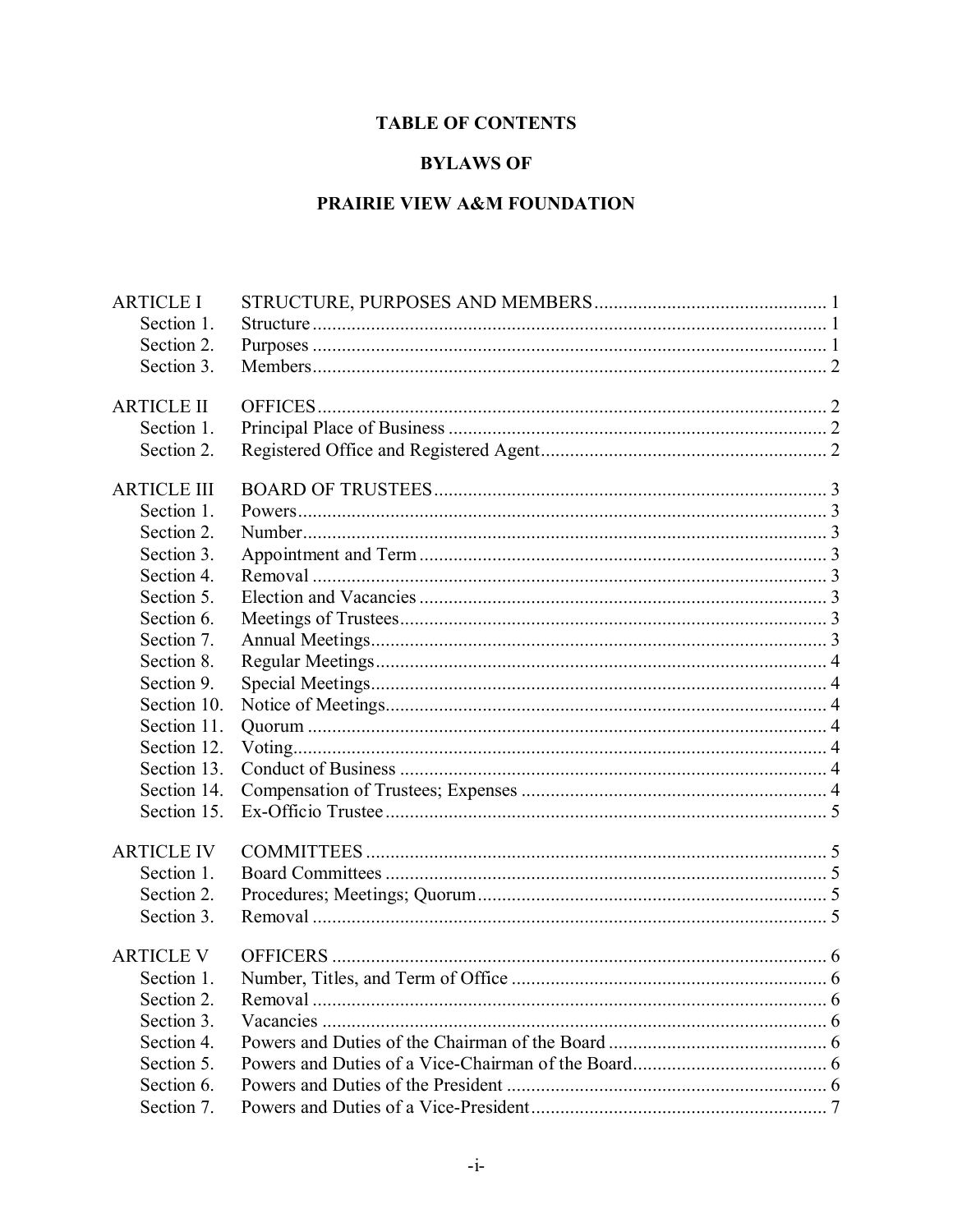| Section 8.         |                                                                              |  |
|--------------------|------------------------------------------------------------------------------|--|
| Section 9.         |                                                                              |  |
| Section 10.        |                                                                              |  |
| Section 11.        |                                                                              |  |
| Section 12.        |                                                                              |  |
| <b>ARTICLE VI</b>  |                                                                              |  |
| Section 1.         |                                                                              |  |
| Section 2.         |                                                                              |  |
| Section 3.         |                                                                              |  |
| Section 4.         |                                                                              |  |
| Section 5.         |                                                                              |  |
| Section 6.         |                                                                              |  |
| Section 7.         |                                                                              |  |
| Section 8.         |                                                                              |  |
| Section 9.         |                                                                              |  |
| Section 10.        |                                                                              |  |
| <b>ARTICLE VII</b> |                                                                              |  |
| Section 1.         |                                                                              |  |
| Section 2.         |                                                                              |  |
| Section 3.         |                                                                              |  |
| Section 4.         |                                                                              |  |
| Section 5.         | Action Without a Meeting by Trustees, or Committees; Remote Participation.10 |  |
|                    |                                                                              |  |
| <b>ARTICLE IX</b>  |                                                                              |  |
| Section 1.         |                                                                              |  |
| Section 2.         |                                                                              |  |
| Section 3.         |                                                                              |  |
| Section 4.         |                                                                              |  |
| Section 5.         |                                                                              |  |
| Section 6.         |                                                                              |  |
| Section 7.         |                                                                              |  |
| Section 8.         |                                                                              |  |
| <b>ARTICLE X</b>   |                                                                              |  |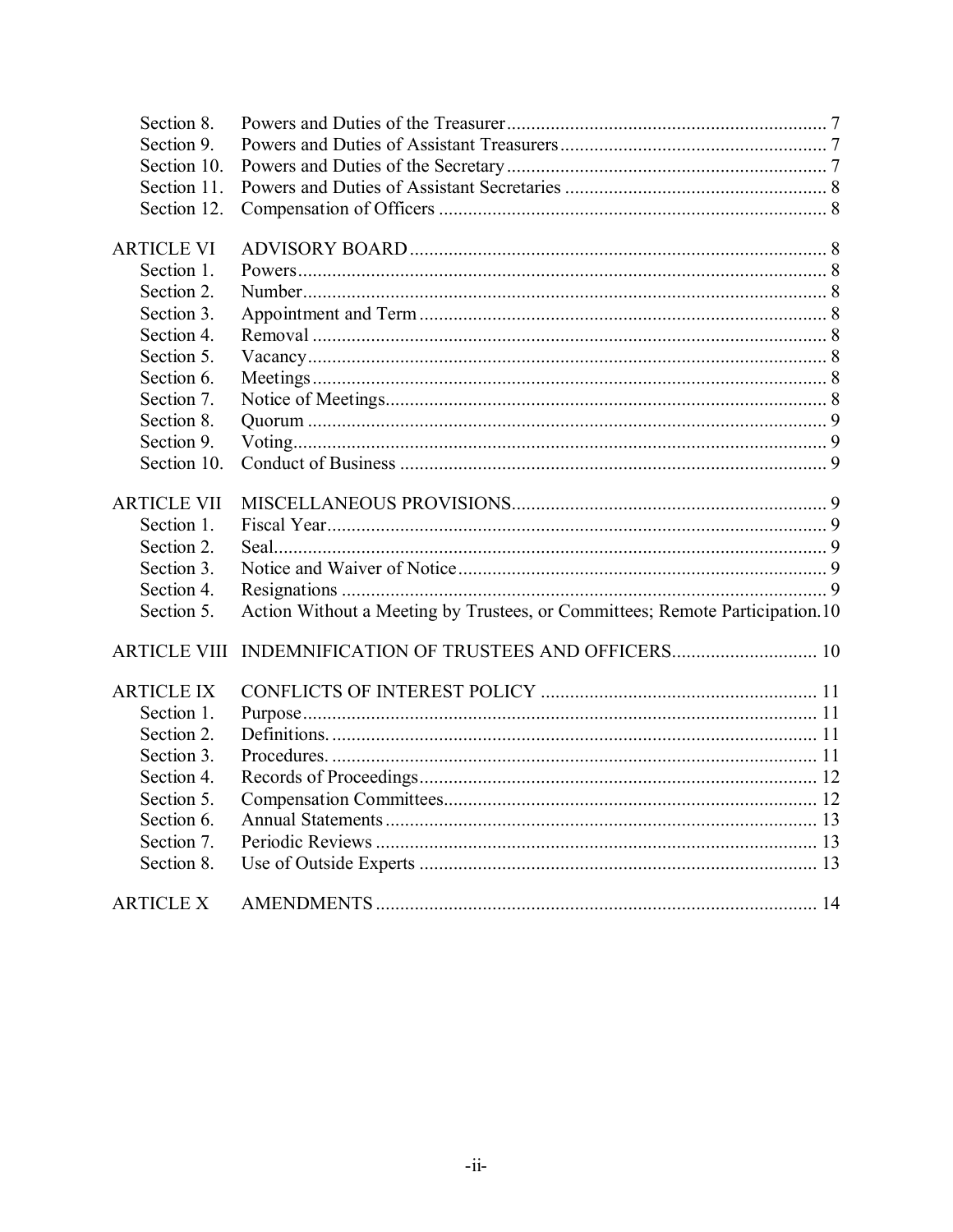#### **BYLAWS**

**OF**

#### **PRAIRIE VIEW A&M FOUNDATION**

#### **ARTICLE I**

#### **STRUCTURE, PURPOSES AND MEMBERS**

Section 1. Structure. Prairie View A&M Foundation (the "Corporation") is a nonprofit corporation organized under the laws of the State of Texas, which has no members within the meaning of section 1.002(53) of the Texas Business Organizations Code (the "BOC"). The Certificate of Formation of the Corporation (as amended from time to time, the "Certificate of Formation") was filed in the office of the Secretary of State of the State of Texas on February 19, 2009.

Section 2. Purposes. The Corporation is organized and shall be operated exclusively for charitable, educational, or scientific purposes, within the meaning of Section  $501(c)(3)$  of the Internal Revenue Code of 1986, as amended, and future corresponding revenue laws of the United States (the "Code"). The Corporation is formed to support and shall operate for the exclusive benefit of Prairie View A&M University, located in Prairie View, Texas (the "University"). In accomplishment of such purposes, the Corporation will:

- 1. Solicit, accept and receive contributions, gifts, bequests, devises and grants to fund University operations and capital projects, and expend such funds to or for the exclusive benefit of the University.
- 2. Solicit, accept and receive scholarship funds and administer scholarship programs for the exclusive benefit of University students.
- 3. Create and administer an endowment fund for the benefit of the University, as follows:
	- (a) To accept and receive endowment funds, consisting of contributions, gifts, bequests, devises, and grants to the corporation for the benefit of the University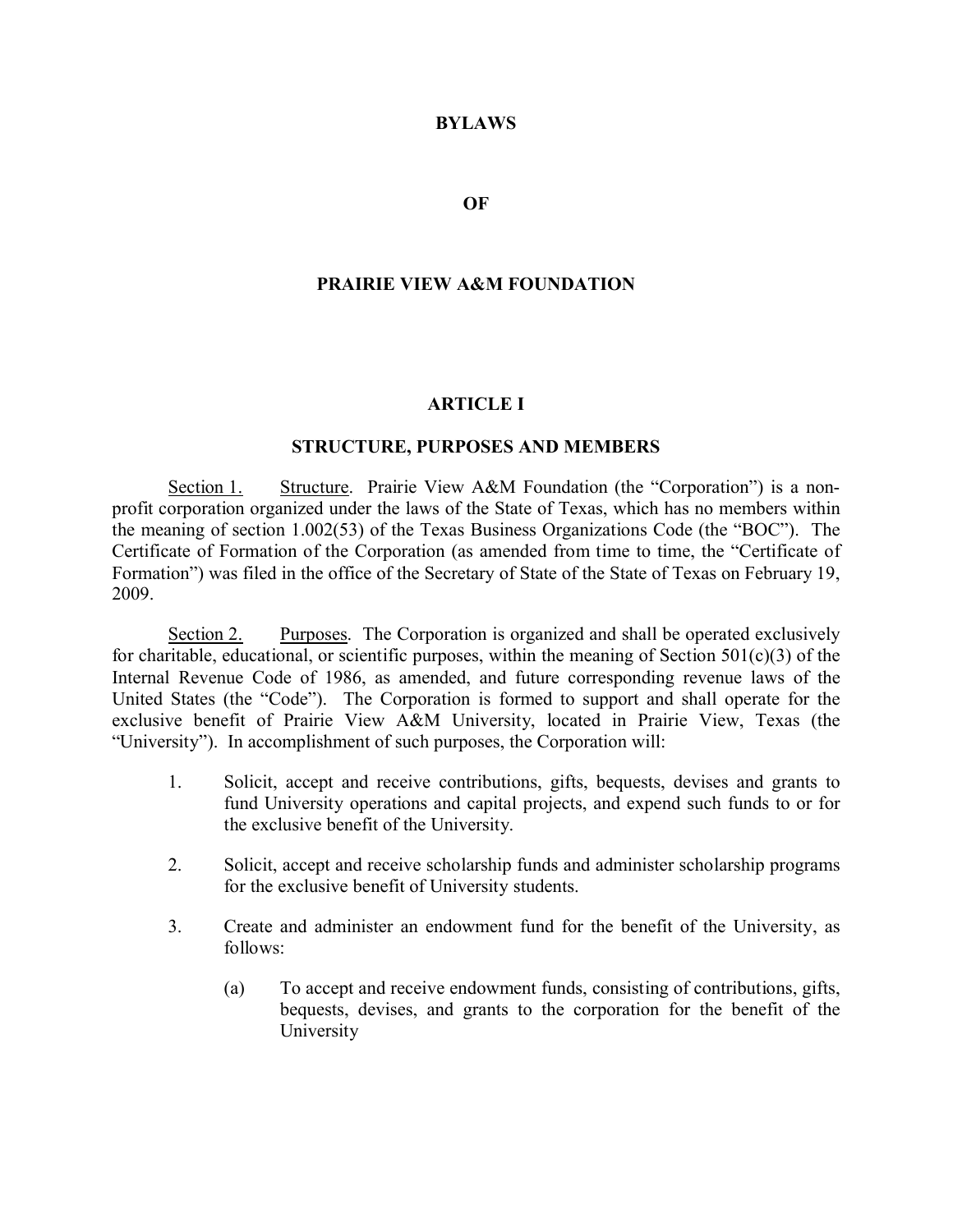- (b) To manage and invest the endowment funds to the fullest extent allowable under the Texas Uniform Prudent Management of Institutional Funds Act, as amended from time to time (the "UPMIFA");
- (c) To make expenditures to the University and/or on behalf of the University: (i) out of the endowment funds to the fullest extent allowable under the Texas UPMIFA; and (ii) in the case of restricted purpose donations, out of the principal of endowment funds when such expenditures are authorized by the terms of the contribution.
- (d) To make loans to the University to the fullest extent allowable under the Texas UPMIFA.
- 4. To exercise all of the powers of a Texas non-profit corporation to the fullest extent allowable under Texas law in accomplishing the purposes set forth in sections (1) through (4) above, of this Article IV.

Notwithstanding any other provision of these articles, the Corporation shall not carry on any other activities not permitted to be carried on (i) by a corporation exempt from income tax under section  $501(c)(3)$  of the Code, or corresponding provisions of any subsequent federal tax laws, or (ii) by a corporation, contributions to which are deductible under section  $170(c)(2)$  of the Code, or corresponding provisions of any subsequent federal tax laws.

The broadest discretion is vested in and conferred upon the Board of Trustees for the accomplishment of these purposes, provided, however, that no contributions shall be made or distributed to or for any person, firm, corporation, or other entity that shall apply, directly or indirectly, such contributed funds for any purpose or purposes in violation of the Constitution and statutes of the United States or the state of Texas.

Section 3. Members. The Corporation has no members.

# **ARTICLE II**

# **OFFICES**

Section 1. Principal Place of Business. The principal place of business of the Corporation is located at  $\qquad \qquad$ , Austin, Texas  $\qquad \qquad$ . The Corporation may have such other offices, either within or without the State of Texas, as the Board of Trustees may determine or as the affairs of the Corporation may require from time to time.

Section 2. Registered Office and Registered Agent. The Corporation shall have and continuously maintain in the State of Texas a registered office and a registered agent whose office is the Corporation's registered office, as required by the BOC. The registered office may but need not be identical to the principal office of the Corporation in the State of Texas, and the address of the registered office may be changed from time to time by the Board of Trustees in accordance with applicable law.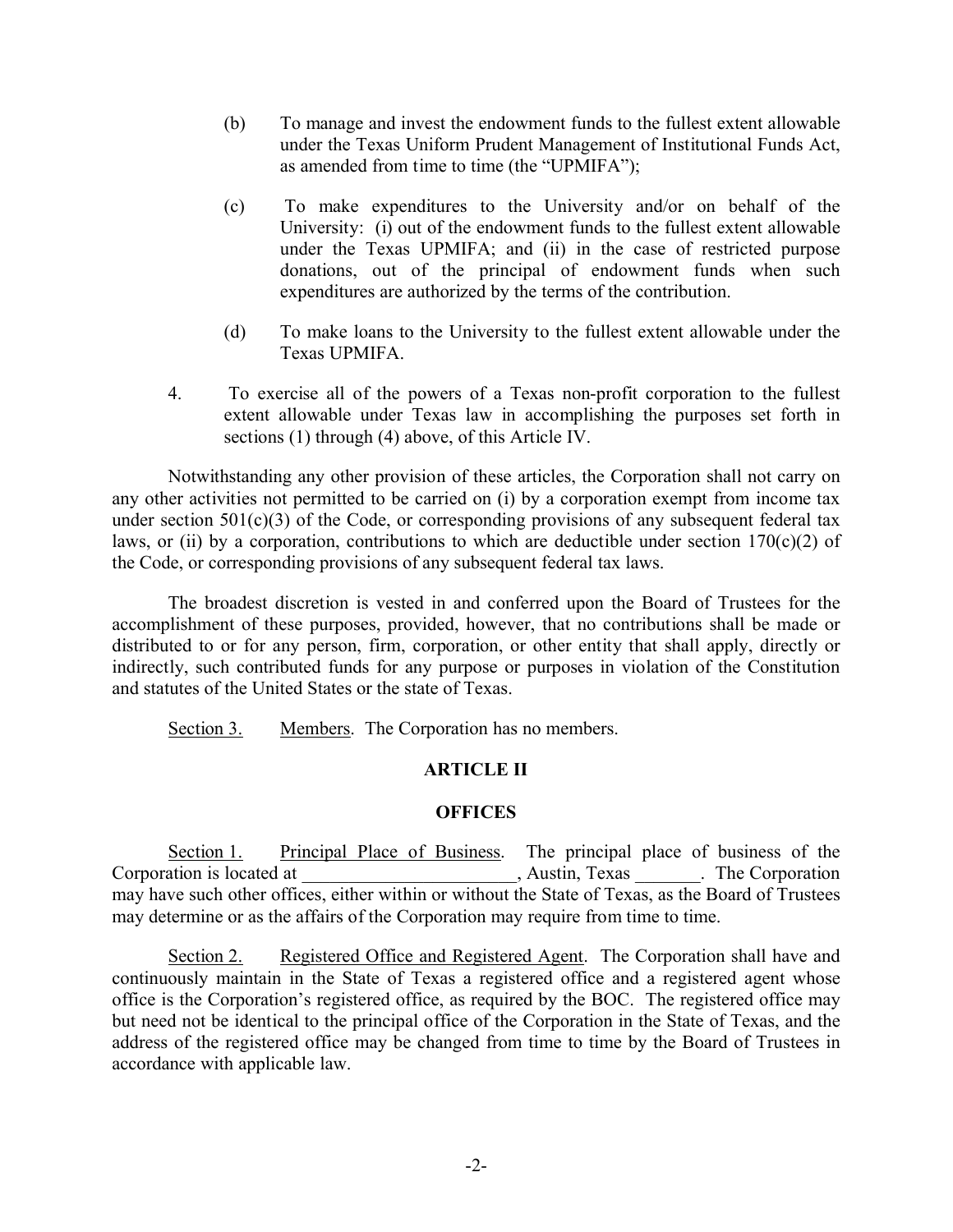#### **ARTICLE III**

#### **BOARD OF TRUSTEES**

Section 1. Powers. The property, business, and affairs of the Corporation shall be managed and controlled by the Board of Trustees and, subject to the restrictions imposed by law, the Certificate of Formation and these Bylaws, the Board of Trustees shall exercise all of the powers of the Corporation.

Section 2. Number. The Board of Trustees shall consist initially of the six (6) trustees named in the Certificate of Formation as originally filed with the Secretary of State of Texas. The number of trustees may be increased or decreased from time to time by amendment of these Bylaws in accordance with the provisions of Article X, provided that the number of trustees shall never be less than three (3), and provided further that no decrease in number shall have the effect of shortening any term of any incumbent trustee.

Section 3. Appointment and Term. Trustees shall be elected by the affirmative vote of a majority of the other trustees of the Corporation and shall serve a term of three (3) years, except for the trustees named in the Certificate of Formation, who shall serve a term of five (5) years. Trustees may, but need not, be divided into classes and the terms of office of the several classes need not be uniform. Each person serving as a trustee shall hold office until the earlier to occur of (a) the expiration of such trustee's term and until such trustee's successor has been elected and qualified or (b) such trustee's death, resignation, or removal as hereinafter provided.

Section 4. Removal. Any trustee may be removed from office, with or without cause, by the affirmative vote of a majority of the other trustees of the Corporation.

Section 5. Election and Vacancies. Any vacancy (other than resulting from completion of a term) occurring in the position of a trustee, whether by death, resignation, removal, or otherwise, shall be filled by the affirmative vote of a majority of the remaining trustees though less than a quorum of the Board of Directors. A trustee elected to fill a vacancy arising other than as a result of term completion shall be elected for the unexpired term of, and shall be a member of the same class as, such trustee's predecessor. Any vacancy to be filled by reason of an increase in the number of trustees shall be filled by election at any meeting of the Board of Trustees.

Section 6. Meetings of Trustees. The trustees may hold meetings, maintain an office, and keep the Corporation's books and records at such place or places within or without the State of Texas as the Board of Trustees may from time to time determine; provided, however, that in the absence of any such determination, such place shall be the Corporation's principal office in the State of Texas.

Section 7. Annual Meetings. The annual meeting of the Board of Trustees ("Annual Meeting") shall be held at such time and place as shall be designated from time to time by resolution of the Board of Trustees, or, if not so designated, on the Friday preceding each year's annual homecoming football game at the University, at the Corporation's office on the University campus, for the purpose of (a) electing officers for the ensuing year, and (b)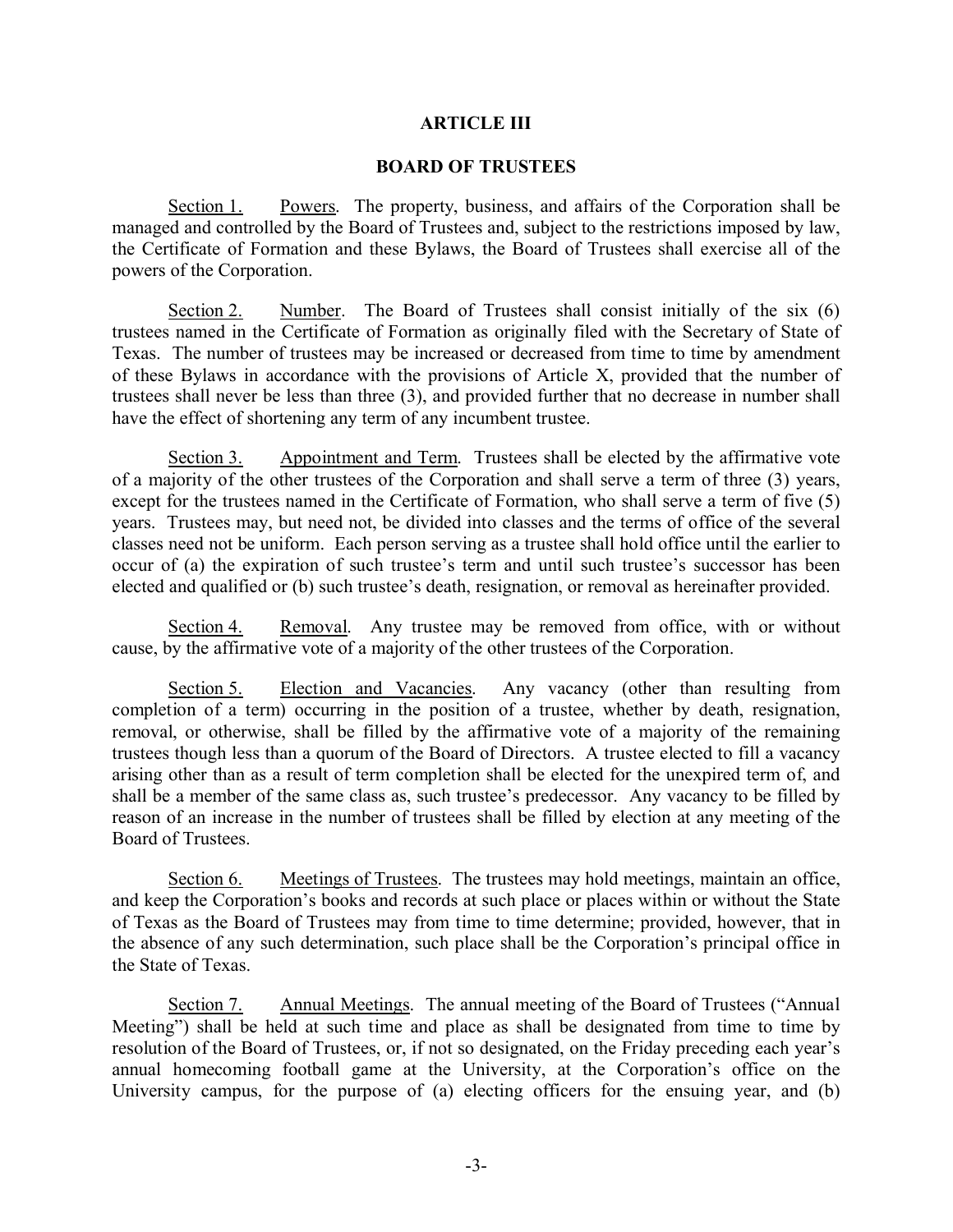transacting such other business as may be properly brought before such Annual Meeting. Notice of Annual Meetings shall not be required.

Section 8. Regular Meetings. Regular meetings of the Board of Trustees ("Regular Meetings") shall be held at such times and places as shall be designated from time to time by resolution of the Board of Trustees. Notice of Regular Meetings shall be required.

Section 9. Special Meetings. Special meetings of the Board of Trustees ("Special Meetings") shall be held at such times and places as shall be designated from time to time by (a) Chairman of the Board, (b) a Vice-Chairman of the Board, (c) the President or (d) by the Secretary, if the Secretary is requested to do so in writing by any two (2) trustees. Notice of Special Meetings shall be required.

Section 10. Notice of Meetings. The Secretary shall give notice of the time and place of each Regular or Special Meeting to each trustee in person or by facsimile transmission, mail, electronic message or telephone, at least ten (10) days before each Regular Meeting and at least twenty-four (24) hours before each Special Meeting. Unless otherwise indicated in such notice, any and all matters pertaining to the Corporation's purposes may be considered and acted upon at such meeting. At any such meeting at which every trustee shall be present even though without notice, any matter pertaining to the Corporation's purposes may be considered and acted upon.

Section 11. Quorum. A majority of the then-acting trustees shall constitute a quorum for the consideration of any matters pertaining to the Corporation's purposes. If at any meeting of the Board of Trustees there is less than a quorum present, a majority of those present may adjourn the meeting from time to time. The act of a majority of the trustees present at a meeting at which a quorum is present shall be the act of the Board of Trustees, unless the act of a greater number is required by law, the Certificate of Formation or these Bylaws.

Section 12. Voting. A trustee may vote in person or by proxy executed in writing by the trustee. No proxy shall be valid after three (3) months from the date of its execution. Each proxy shall be revocable unless expressly provided therein to be irrevocable, and unless otherwise made irrevocable by law. A trustee present by proxy shall not count toward a quorum.

Section 13. Conduct of Business. At meetings of the Board of Trustees, matters pertaining to the Corporation's purposes shall be considered. At all meetings of the Board of Trustees, the Chairman of the Board shall preside, and in the absence of the Chairman, any Vice-Chairman of the Board shall preside, and in the absence of any Vice-Chairman, the President shall preside, and in the absence of the President, a Chairman shall be chosen by the Board of Trustees from among the trustees present. The Secretary of the Corporation shall act as secretary of all meetings of the Board of Trustees, but in the absence of the Secretary, the Chairman may appoint any person to act as secretary of the meeting.

Section 14. Compensation of Trustees; Expenses. Persons serving as trustees shall not receive any salary or compensation for their services as trustees; provided, however, that nothing contained herein shall be construed as precluding any trustee from receiving compensation in a reasonable amount for personal services rendered (other than services rendered as a trustee) that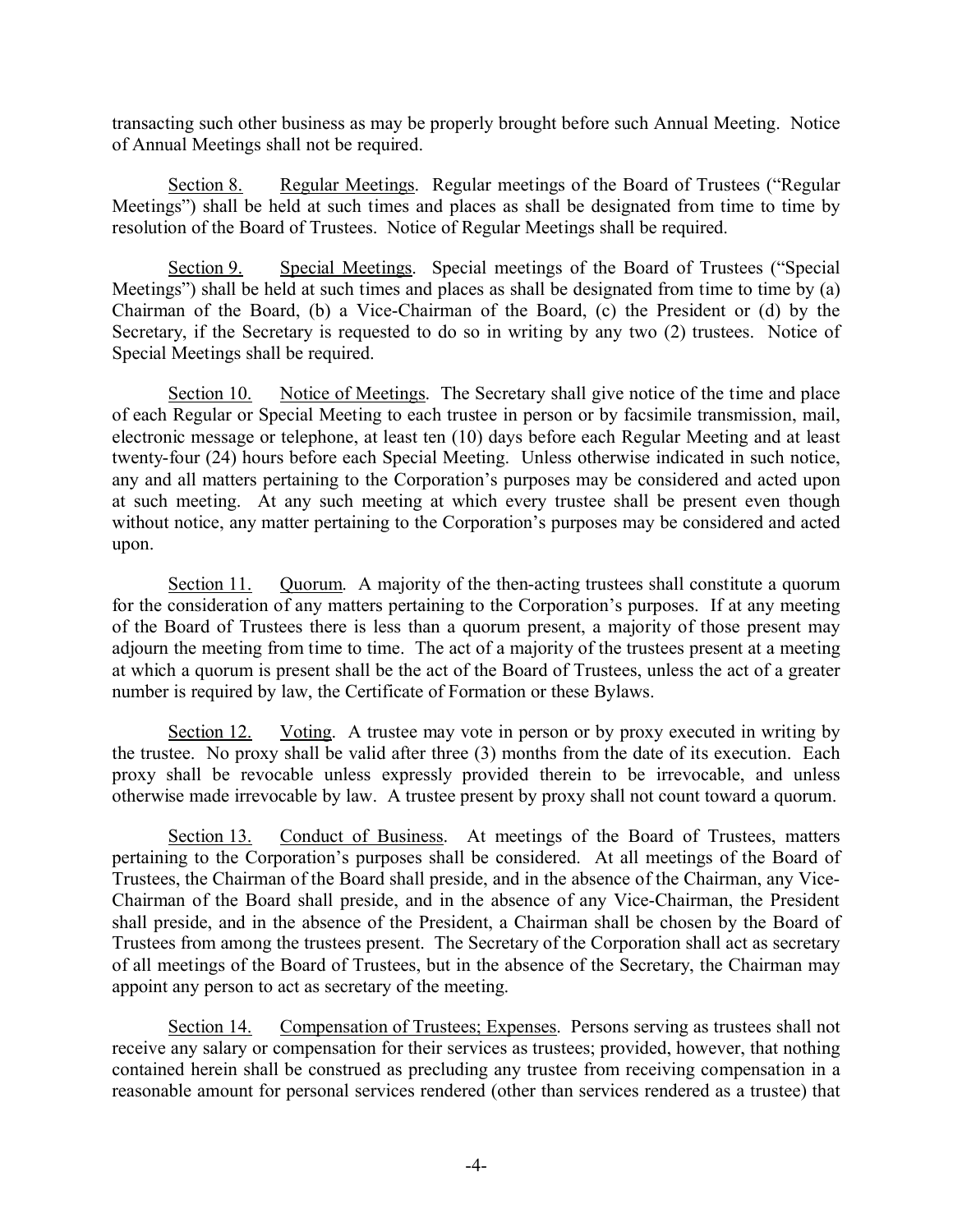are reasonable and necessary in carrying out the Corporation's purposes as the Board of Trustees may from time to time determine. A trustee shall be entitled to reimbursement for reasonable expenses incurred in carrying out such person's duties as a trustee.

Section 15. Ex-Officio Trustee. The President of the University shall serve as an *exofficio* non-voting member of the Board of Trustees.

#### **ARTICLE IV**

#### **COMMITTEES**

Section 1. Board Committees. Pursuant to, and subject to the terms of, Sections 22.218 and 22.219 of the BOC, the Board of Trustees may from time to time designate members of the Board of Trustees to constitute committees that shall have and may exercise such powers as a majority of the Board of Trustees may determine in the resolution that creates the committee. The Board of Trustees may appoint individuals who are not members of the Board of Trustees to any committee; provided, however, that a majority of the committee members shall be members of the Board of Trustees if such committee exercises the authority of the Board of Trustees in the management of the Corporation. Other committees, not having and exercising the authority of the Board of Trustees in the management of the Corporation, may be designated and members appointed by a resolution adopted by the Board of Trustees, or by the President if authorized by a resolution of the Board of Trustees or by these Bylaws. Membership of such committees may, but need not, be limited to trustees.

Section 2. Procedures; Meetings; Quorum. Any committee created by the Board of Trustees or these Bylaws, unless otherwise expressly provided herein or in the Board resolution creating such committee, shall (a) have a chairman designated by the Board of Trustees, (b) fix its own rules or procedures, (c) meet at such times and at such place or places as may be provided by such rules or by resolution of such committee or resolution of the Board of Trustees, and (d) keep regular minutes of its meetings and cause such minutes to be recorded in books kept for that purpose in the principal office of the Corporation, and report the same to the Board of Trustees at its next succeeding meeting. At every meeting of any such committee, the presence of a majority of all the members thereof shall constitute a quorum, and the affirmative vote of a majority of the members present shall be necessary for the adoption by it of any action, unless otherwise expressly provided in the committee's rules or procedures, these Bylaws or by the Board of Trustees.

The Board of Trustees may designate one or more trustees as alternate members of any committee, who may replace any absent or disqualified member at any meeting of such committee. In the absence or disqualification of a member of a committee, the member or members present at any meeting of such committee and not disqualified from voting, whether or not constituting a quorum, may unanimously appoint the designated alternate trustee to act at that meeting in the place of the absent or disqualified member.

Section 3. Removal. Any officer or agent or member of a committee elected or appointed by the Board of Trustees may be removed by the Board of Trustees, but such removal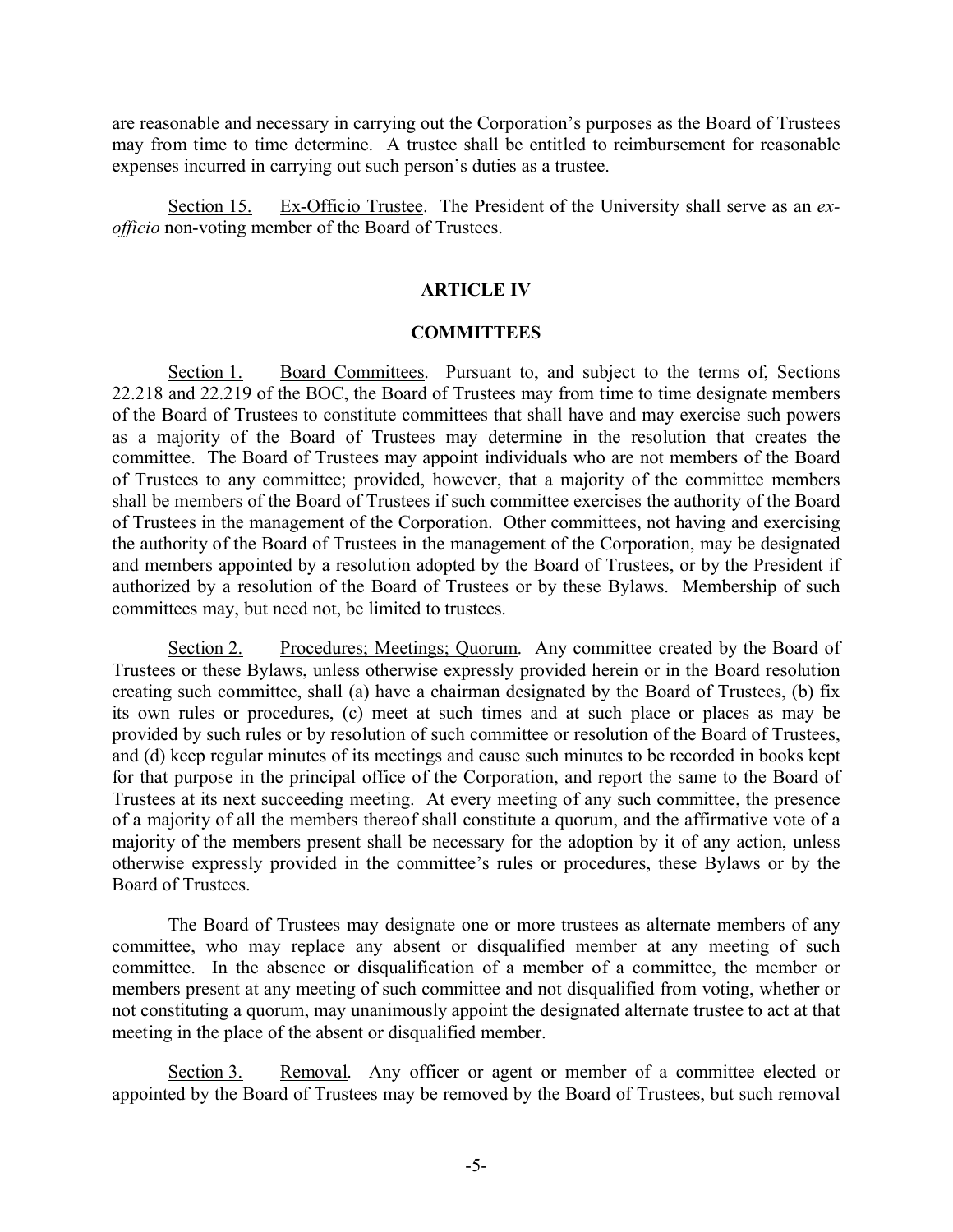shall be without prejudice to the contract rights, if any, of the individual so removed. Election or appointment of an officer or agent shall not of itself create contract rights.

### **ARTICLE V**

### **OFFICERS**

Section 1. Number, Titles, and Term of Office. The officers of the Corporation shall consist of a Chairman of the Board, one or more Vice-Chairmen of the Board, a President, one or more Vice-Presidents, a Secretary, one or more Assistant Secretaries, a Treasurer, one or more Assistant Treasurers, and such other officers and assistant officers as the Board of Trustees may from time to time elect or appoint. Such other officers and assistant officers shall have such authority and responsibility as may be assigned to them by the Board of Trustees. Any two (2) or more offices may be held by the same individual, except the offices of President and Secretary. Except for those officers elected at the Corporation's Organization Meeting held pursuant to Section 22.104 of the BOC (the "Organization Meeting"), the term of office for each officer shall be until the next succeeding Annual Meeting at which officers are elected. The term of office for those officers elected pursuant to the Organization Meeting shall be that period of time beginning on the date of the Organization Meeting and ending on the date of the first Annual Meeting. In any event, a duly-elected officer shall serve in such office until a successor has been duly elected and qualified, or until such officer's earlier death, resignation or removal.

Section 2. Removal. Any officer or agent or member of a committee elected or appointed by the Board of Trustees may be removed by the Board of Trustees, but such removal shall be without prejudice to the contract rights, if any, of the individual so removed. Election or appointment of an officer or agent or member of a committee shall not of itself create contract rights.

Section 3. Vacancies. Any vacancy occurring in any office of the Corporation may be filled by the Board of Trustees.

Section 4. Powers and Duties of the Chairman of the Board. The Chairman of the Board shall preside at all meetings of the Board of Trustees, and shall have such other powers and duties as may be assigned to such officer in these Bylaws or from time to time by the Board of Trustees.

Section 5. Powers and Duties of a Vice-Chairman of the Board. In the absence of the Chairman of the Board, or in the event of such person's inability or refusal to act, a Vice Chairman of the Board shall preside at all meetings of the Board of Trustees; and shall have such other powers and duties as may be designated in the Bylaws and as may be assigned from time to time by the Board of Trustees.

Section 6. Powers and Duties of the President. The President shall be the Chief Executive Officer of the Corporation. Subject to the control of the Board of Trustees, the President shall have general executive charge, management, and control of the properties, business, and operations of the Corporation with all such powers as may be reasonably incident to such responsibilities; shall have the authority to agree upon and execute all leases, contracts,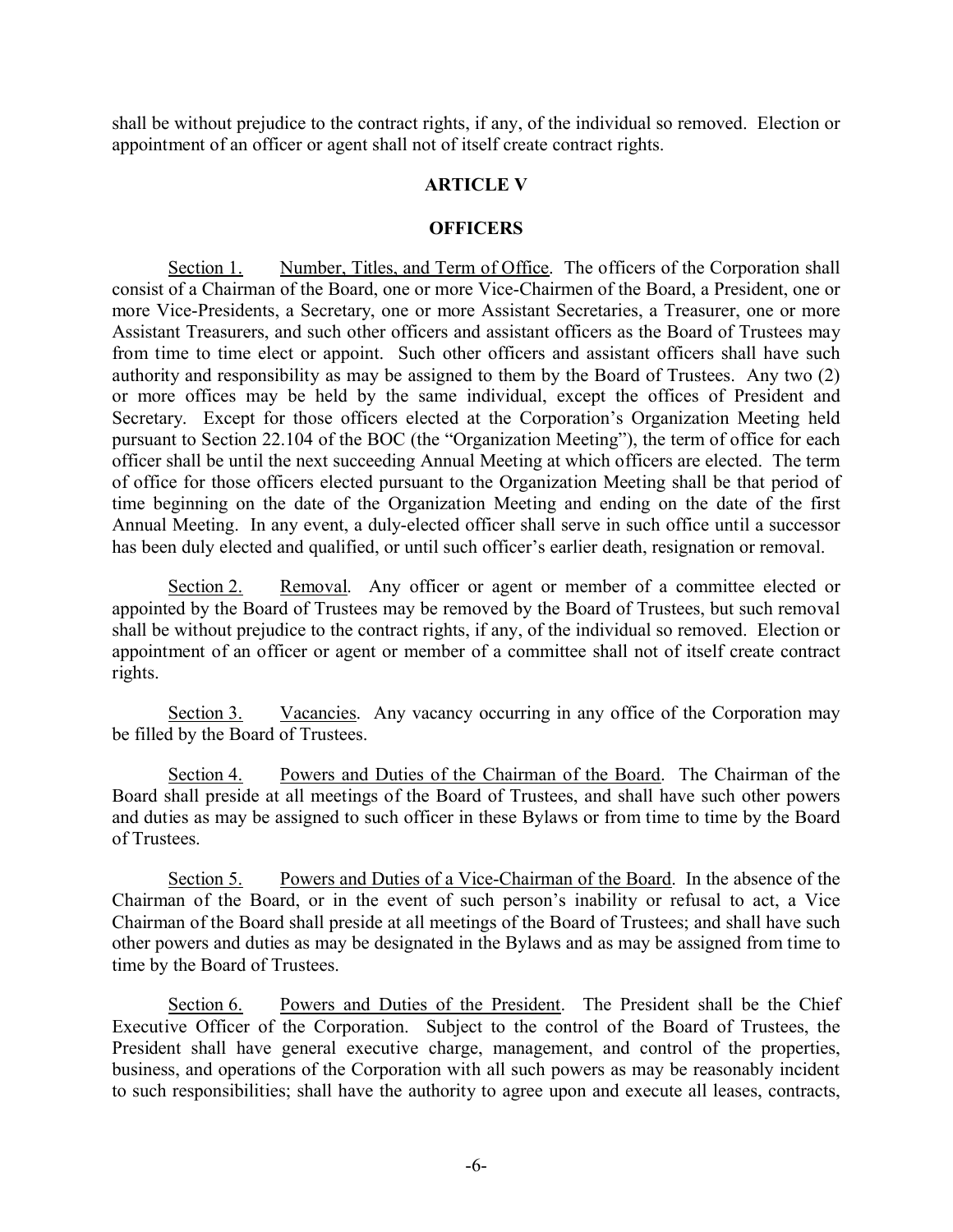evidences of indebtedness, and other obligations in the name of the Corporation subject to the approval of the Board of Trustees; and shall have such other powers and duties as may be designated in these Bylaws and as may be assigned to such officer from time to time by the Board of Trustees.

Section 7. Powers and Duties of a Vice-President. Each Vice-President shall have such powers and duties as may be assigned to such officer by the Board of Trustees including the performance of the duties of the President upon the death, absence, resignation or inability to perform the duties of such office. Any action taken by a Vice-President in the performance of the duties of the President shall be conclusive evidence of the absence or inability to act of the President at the time such action was taken.

Section 8. Powers and Duties of the Treasurer. The Treasurer shall have custody of all of the Corporation's funds and securities that come into such officer's hands. When necessary or proper, the Treasurer may endorse or cause to be endorsed, in the name and on behalf of the Corporation, checks, notes, and other obligations for collection and shall deposit or cause to be deposited the same to the credit of the Corporation in such bank or banks or depositories and in such manner as shall be designated and prescribed by the Board of Trustees; may sign or cause to be signed all receipts and vouchers for payments made to the Corporation either alone or jointly with such other officer as may be designated by the Board of Trustees; whenever required by the Board of Trustees, shall render or cause to be rendered a statement of the cash account; shall enter or cause to be entered regularly in the Corporation's books to be kept by such officer for that purpose full and accurate accounts of all moneys received and paid out on account of the Corporation; shall perform all acts incident to the position of Treasurer subject to the control of the Board of Trustees; and shall, if required by the Board of Trustees, give such bond for the faithful discharge of such officer's duties in such form as the Board of Trustees may require.

Section 9. Powers and Duties of Assistant Treasurers. Each Assistant Treasurer shall have the usual powers and duties pertaining to such office, together with such other powers and duties as may be assigned to such office by the President and Chief Executive Officer or the Board of Trustees or the Treasurer. An Assistant Treasurer shall exercise the powers of the Treasurer during the Treasurer's absence, inability or refusal to act.

Section 10. Powers and Duties of the Secretary. The Secretary shall keep the minutes of all meetings of the Board of Trustees in books provided for that purpose; shall attend to the giving and serving of all notices; in furtherance of the Corporation's purposes and subject to the limitations contained in the Certificate of Formation, may sign with the President in the name and on behalf of the Corporation and/or attest the signatures thereto, all contracts, conveyances, franchises, bonds, deeds, assignments, mortgages, notes, and other instruments of the Corporation; shall have charge of the Corporation's books, records, documents, and instruments, except the books of account and financial records and securities of which the Treasurer shall have custody and charge, and such other books and papers as the Board of Trustees may direct, all of which shall be open at reasonable times to the inspection of any trustee upon application at the Corporation's office during business hours; and shall in general perform all duties incident to the office of Secretary subject to the control of the Board of Trustees.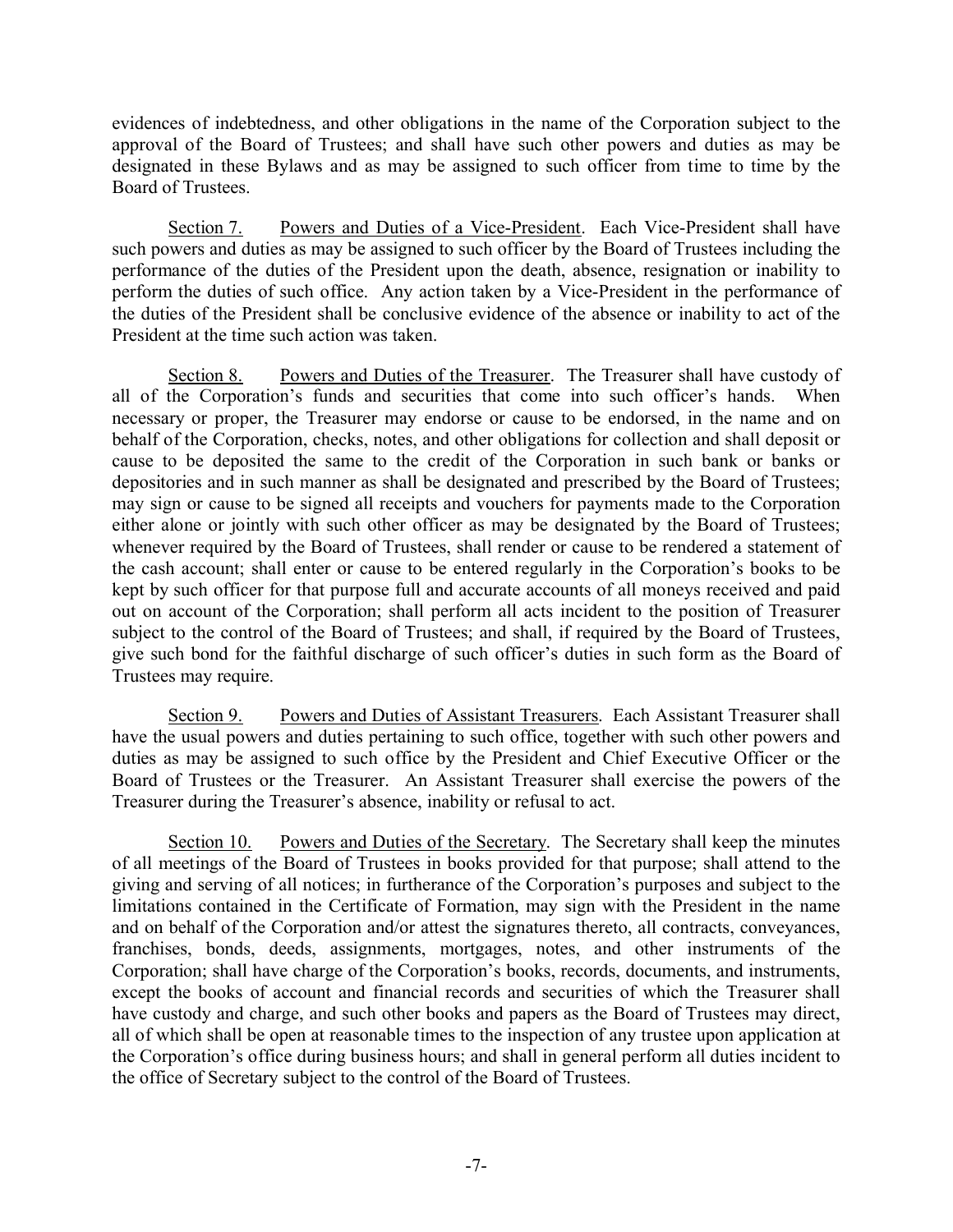Section 11. Powers and Duties of Assistant Secretaries. Each Assistant Secretary shall have the usual powers and duties pertaining to such office, together with such other powers and duties as may be assigned to such office by the President and Chief Executive Officer or the Board of Trustees or the Secretary. An Assistant Secretary shall exercise the powers of the Secretary during that officer's absence or inability or refusal to act.

Section 12. Compensation of Officers. Officers shall be entitled to receive salary or compensation in a reasonable amount for such personal services rendered that are necessary and reasonable in carrying out the Corporation's purposes as the Board of Trustees may from time to time determine; provided, however, that in no event shall such salary or compensation be excessive.

### **ARTICLE VI**

### **ADVISORY BOARD**

Section 1. Powers. The Corporation shall have an advisory board (the "Advisory Board"). The Advisory Board shall upon the request of the Board of Trustees, advise and assist the Board of Trustees on such matters as the Board of Trustees may designate.

Section 2. Number. The Advisory Board shall consist of such persons appointed to the Advisory Board from time to time by the Board of Trustees. The number of Advisory Board members may be increased or decreased from time to time by the affirmative vote of a majority of the Board of Trustees; provided that any such decrease or increase shall be in accordance with the provisions of applicable law.

Section 3. Appointment and Term. The Board of Trustees shall appoint persons to the Advisory Board by the affirmative vote of a majority of the Board of Trustees. Members of the Advisory Board may, but need not be, divided into classes and the terms of office of the several classes need not be uniform. Each member of the Advisory Board shall serve until the earlier to occur of (a) expiration of such member's term or (b) until such member's earlier death, resignation, or removal, and in either case until a successor has been appointed and qualified.

Section 4. Removal. Any Advisory Board member may be removed by the Board of Trustees with or without cause.

Section 5. Vacancy. Any vacancy occurring in the Advisory Board shall be filled by the affirmative vote of a majority of the Board of Trustees.

Section 6. Meetings. The Advisory Board may hold meetings at such time and place as may be determined from time to time by the Board of Trustees; provided, however, in the absence of such determination, such place shall be the Corporation's principal office in the State of Texas.

Section 7. Notice of Meetings. The Secretary shall give notice to Advisory Board members of the time and place of each Advisory Board meeting as far in advance as practicable before such meeting. Unless otherwise indicated in such notice, any and all matters pertaining to the Advisory Board's purposes may be considered and acted upon at such meeting. At any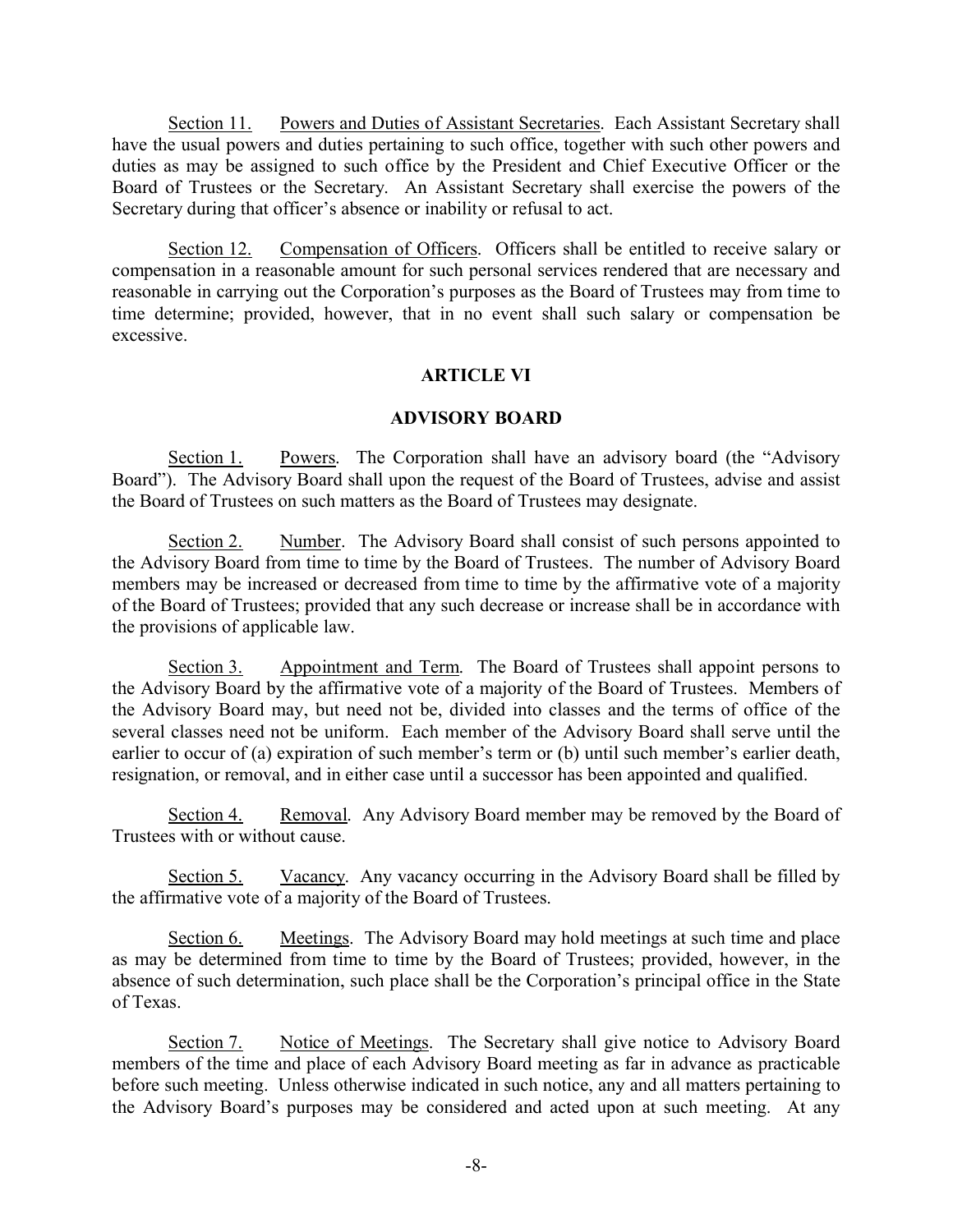meeting at which every Advisory Board member shall be present even though without notice any matter pertaining to the Advisory Board's purposes may be considered and acted upon.

Section 8. Quorum. A majority of the then acting Advisory Board members shall constitute a quorum for the consideration of any matters pertaining to the Advisory Board's purposes. If at any meeting of the Advisory Board there is less than a quorum present, a majority of those present may adjourn the meeting from time to time.

Section 9. Voting. An Advisory Board member may vote in person or by proxy executed in writing by such individual.

Section 10. Conduct of Business. Unless the Board of Trustees designates a chairman of the Advisory Board, the Chairman of the Board of Trustees shall act as chairman of all meetings of the Advisory Board at which such individual is present; in the absence of a chairman designated by the Board of Trustees and the Chairman of the Board of Trustees, a chairman shall be chosen from among the Advisory Board members present. The Advisory Board shall keep regular minutes of its meetings and cause such minutes to be recorded in books kept for that purpose in the principal office of the Corporation, and report the same to the Board of Trustees at its next succeeding meeting.

# **ARTICLE VII**

### **MISCELLANEOUS PROVISIONS**

Section 1. Fiscal Year. The Corporation's fiscal year shall be as determined from time to time by the Board of Trustees.

Section 2. Seal. The Corporation's seal, if any, shall be such as may be approved from time to time by the Board of Trustees.

Section 3. Notice and Waiver of Notice. Whenever any notice is required to be given by mail under the provisions of these Bylaws, such notice shall be deemed to be delivered when deposited in the United States mail in a sealed postpaid wrapper addressed to the person entitled thereto at such person's post office address, as such appears in the records of the Corporation, and such notice shall be deemed to have been given on the date of such mailing. If transmitted by facsimile or electronic message, such notice shall be deemed to be delivered upon successful transmission of the facsimile or electronic message. A member of the Board of Trustees may waive notice of any meeting. The attendance or participation of a member of the Board of Trustees at any meeting shall constitute a waiver of notice of such meeting unless such attendance or participation is for the purpose of objecting to the failure of notice. A waiver of notice in writing signed by the person or persons entitled to such notice, whether before or after the time stated therein, shall be deemed equivalent to notice.

Section 4. Resignations. Any trustee, officer, committee or advisory board member may resign at any time. Such resignation shall be made in writing and shall take effect at the time specified therein, or, if no time be specified, at the time of its receipt by the President or Secretary. The acceptance of a resignation shall not be necessary to make it effective, unless expressly so provided in the resignation.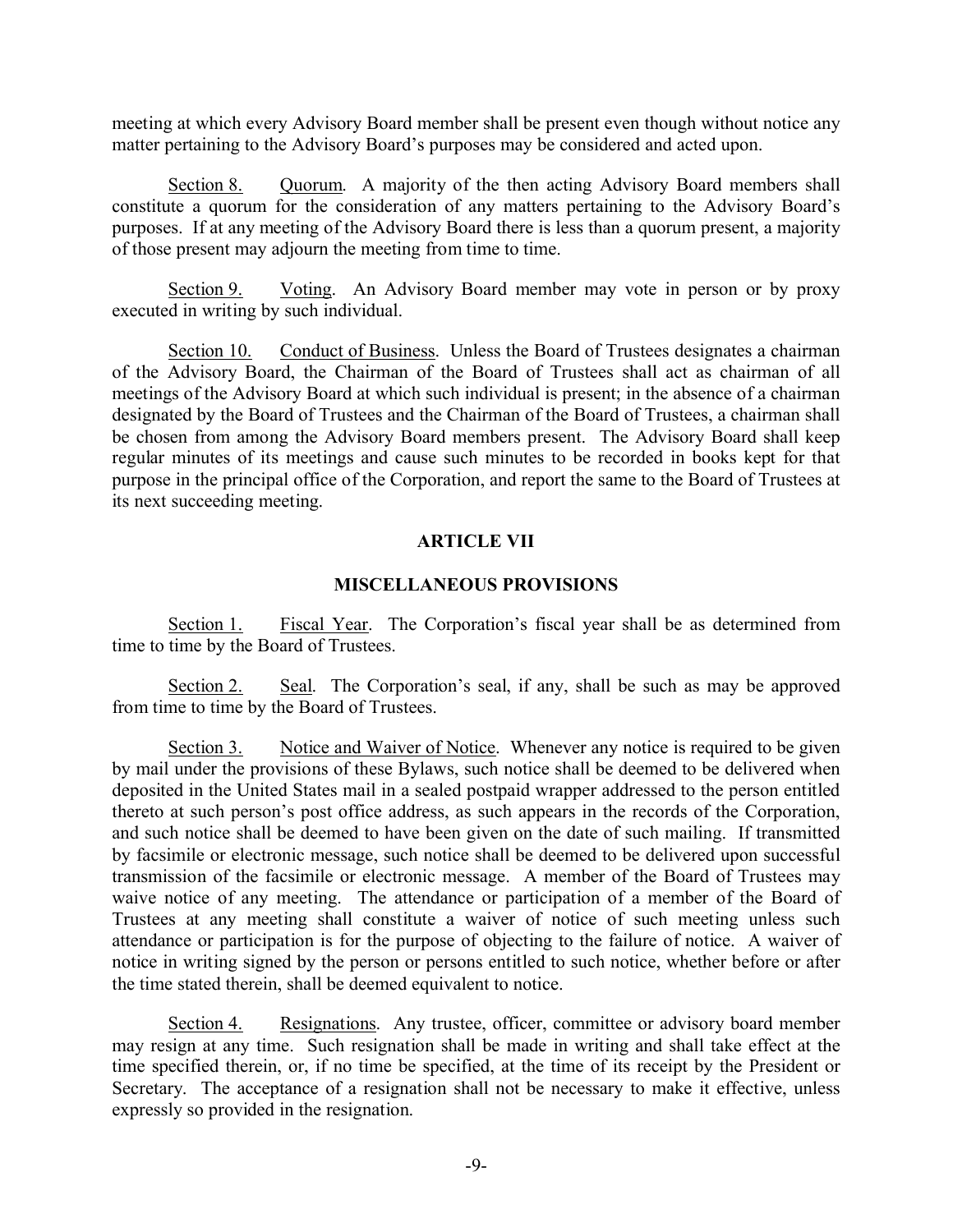Section 5. Action Without a Meeting by Trustees, or Committees; Remote Participation.

a. With respect to any action (i) which is required by the BOC to be taken at a meeting of the Board of Trustees or (ii) which may be taken at a meeting of the Board of Trustees or any committee established by the Board of Trustees, such action may be taken without any such meeting if a written consent setting forth the action to be taken is signed by a sufficient number of members of the Board of Trustees or committee thereof as would be necessary to take the action at a meeting at which all, and not just a quorum, of the members of the Board of Trustees or members of the committee were present and voted.

b. Subject to the requirements of law for notice of meetings, unless otherwise restricted by the Certificate of Formation or these Bylaws, members of the Board of Trustees or members of any committee may participate in and hold a meeting of the Board of Trustees or committee, as the case may be, by means of a conference telephone or similar communications equipment, or another suitable electronic communications system, including videoconferencing technology or the Internet, or any combination, if the telephone or other equipment or system permits each person participating in the meeting to communicate with all other persons participating in the meeting. Participation in such meeting shall constitute presence in person at such meeting, unless the participation is for the express purpose of objecting to the transaction of business at the meeting on the ground that the meeting has not been lawfully called or convened. If voting is to take place at the meeting, the Corporation must:

(i) Implement reasonable measures to verify that every person voting at the meeting by means of remote communications is sufficiently identified; and

(ii) Keep a record of any vote or other action taken.

# **ARTICLE VIII**

### **INDEMNIFICATION OF TRUSTEES AND OFFICERS**

The Corporation shall indemnify (which indemnification shall include, without limitation, advancing reasonable expenses) any person who is or was a trustee or officer of the Corporation and may indemnify (which indemnification may include without limitation, advancing reasonable expenses) any person who is or was an employee or agent of the Corporation (or any person who is or was serving at the request of the Corporation as a trustee, officer, employee, or agent of another corporation, partnership, joint venture, trust, or other enterprise) to the fullest extent required or permitted by applicable law, including Chapter 8 of the BOC. In addition, the Corporation shall have the power to indemnify (which indemnification shall include, without limitation, advancing reasonable expenses) to the fullest extent permitted by law such other persons as the Board of Trustees may determine from time to time. The Corporation shall have the power to purchase and maintain at its expense insurance on behalf of such persons to the fullest extent permitted by applicable law, whether or not the Corporation would have the power to indemnify such person under the foregoing provisions. Any amendment to this Article VIII shall be prospective and shall not reduce or eliminate the right of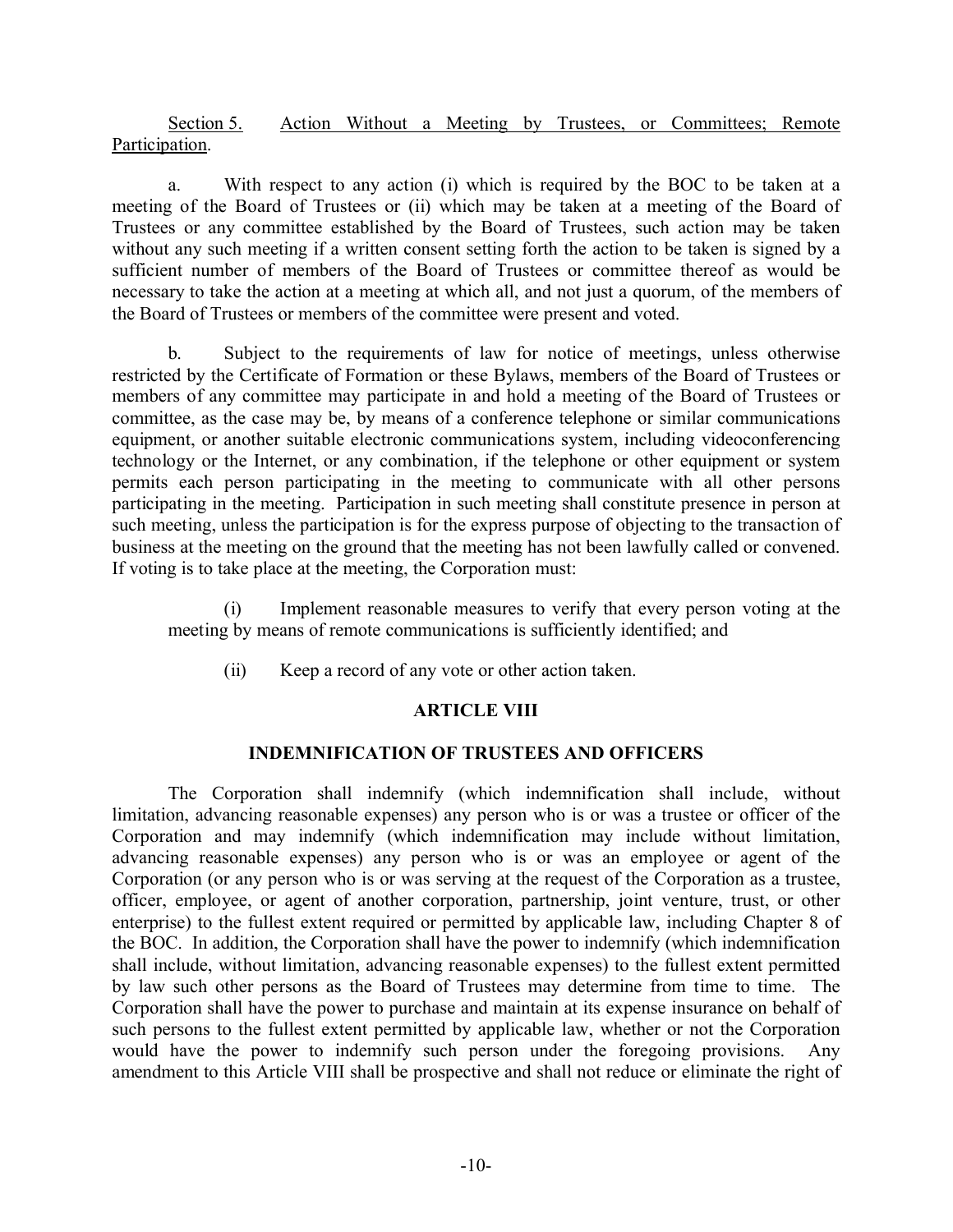any person to indemnification hereunder with respect to any act or failure to act occurring on or prior to the date of any such amendment.

# **ARTICLE IX**

# **CONFLICTS OF INTEREST POLICY**

Section 1. Purpose. The purpose of the conflicts of interest policy is to protect the Corporation's interest when it is contemplating entering into a transaction or arrangement that might benefit the private interest of an officer or trustee of the Corporation or might result in a possible excess benefit transaction. This policy is intended to supplement but not replace any applicable state and federal laws governing conflicts of interest applicable to nonprofit and charitable organizations.

### Section 2. Definitions.

a. Interested Person. Any trustee, principal officer, or member of a committee with Board-delegated powers who has a direct or indirect financial interest, as defined below, is an interested person.

b. Financial Interest. A person has a financial interest if the person has, directly or indirectly, through business, investment or family:

- 1. an ownership or investment interest in any entity with which the Corporation has a transaction or arrangement,
- 2. a compensation arrangement with the Corporation or with any entity or individual with which the Corporation has a transaction or arrangement, or
- 3. a potential ownership or investment interest in, or compensation arrangement with, any entity or individual with which the Corporation is negotiating a transaction or arrangement.

Compensation includes direct and indirect remuneration as well as gifts or favors that are not insubstantial. A financial interest is not necessarily a conflict of interest. A person who has a financial interest may have a conflict of interest only if the Board or appropriate committee decides that a conflict of interest exists.

# Section 3. Procedures.

a. Duty to Disclose. In connection with any actual or possible conflicts of interest, an interested person must disclose the existence of his or her financial interest and must be given the opportunity to disclose all material facts to the trustees and members of committees with Board-delegated powers considering the proposed transaction or arrangement.

b. Determining Whether a Conflict of Interest Exists. After disclosure of the financial interest and all material facts, and after any discussion with the interested person, the interested person shall leave the Board or committee meeting while the determination of a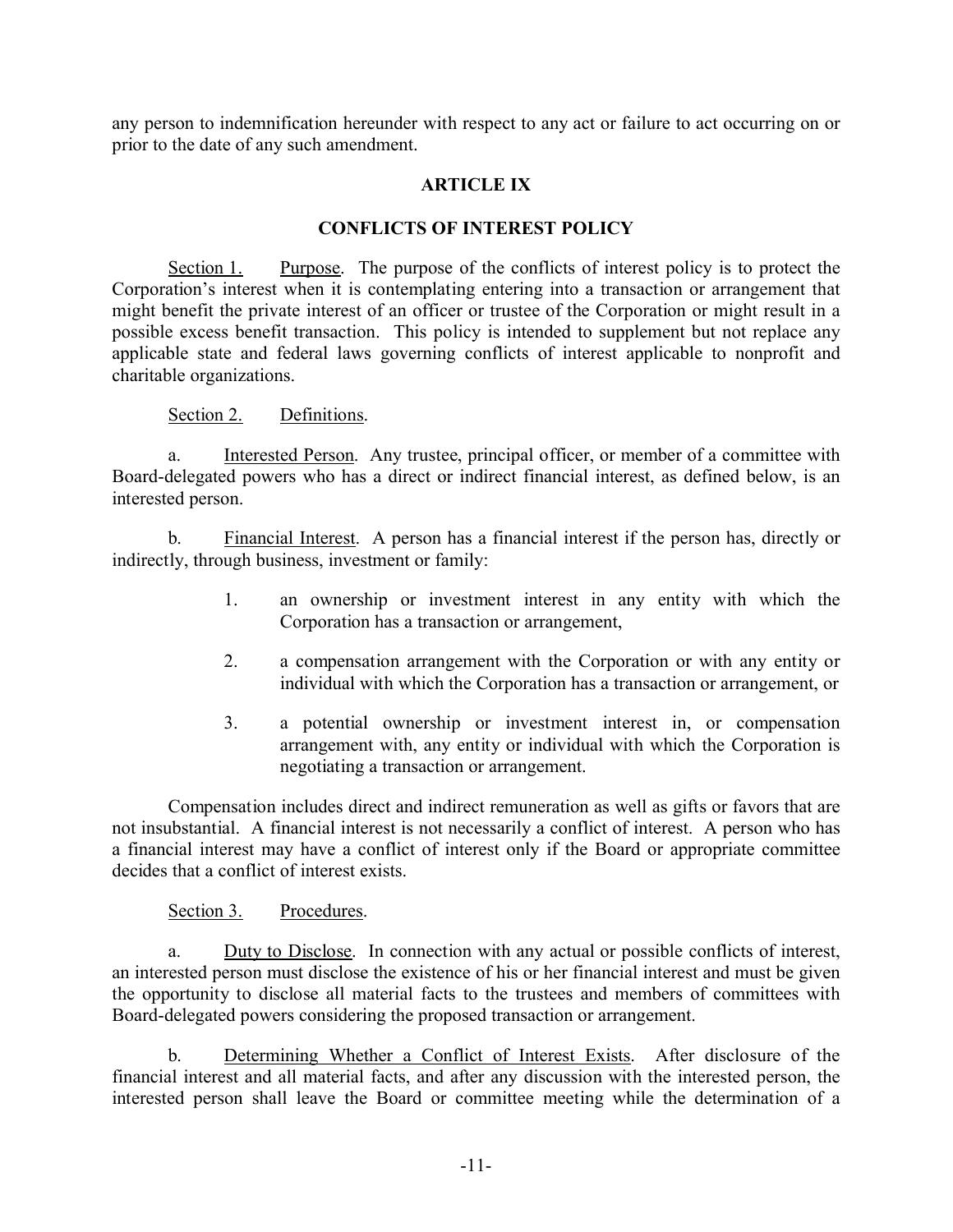conflict of interest is discussed and voted upon. The remaining Board or committee members shall decide if a conflict of interest exists.

- c. Procedures for Addressing the Conflict of Interest.
	- 1. An interested person may make a presentation at the Board or committee meeting, but after such presentation, such person shall leave the meeting during the discussion of, and the vote on, the transaction or arrangement involving the possible conflict of interest.
	- 2. The Board or committee shall determine by a majority vote of the disinterested trustees whether the transaction or arrangement is in the Corporation's best interest, for its own benefit, and whether it is fair and reasonable. In conformity with the above determination it shall make its decision as to whether to enter into the transaction or arrangement.
- d. Violations of the Conflicts of Interest Policy.
	- 1. If the Board or committee has reasonable cause to believe that a member has failed to disclose actual or possible conflicts of interest, it shall inform the member of the basis for such belief and afford the member an opportunity to explain the alleged failure to disclose.
	- 2. If, after hearing the response of the member and making such further investigation as may be warranted in the circumstances, the Board or committee determines that the member has in fact failed to disclose an actual or possible conflict of interest, it shall take appropriate disciplinary and corrective action.

Section 4. Records of Proceedings. The minutes of the Board and all committees with Board-delegated powers shall contain:

- a. the names of the persons who disclosed or otherwise were found to have a financial interest in connection with an actual or possible conflict of interest, the nature of the financial interest, any action taken to determine whether a conflict of interest was present, and the Board's or committee's decision as to whether a conflict of interest in fact existed; and
- b. the names of the persons who were present for discussions and votes relating to the transaction or arrangement, the content of the discussion, including any alternatives to the proposed transaction or arrangement, and a record of any votes taken in connection therewith.

### Section 5. Compensation Committees.

a. A voting member of the Board of Trustees who receives compensation, directly or indirectly, from the Corporation for services is precluded from voting on matters pertaining to that member's compensation.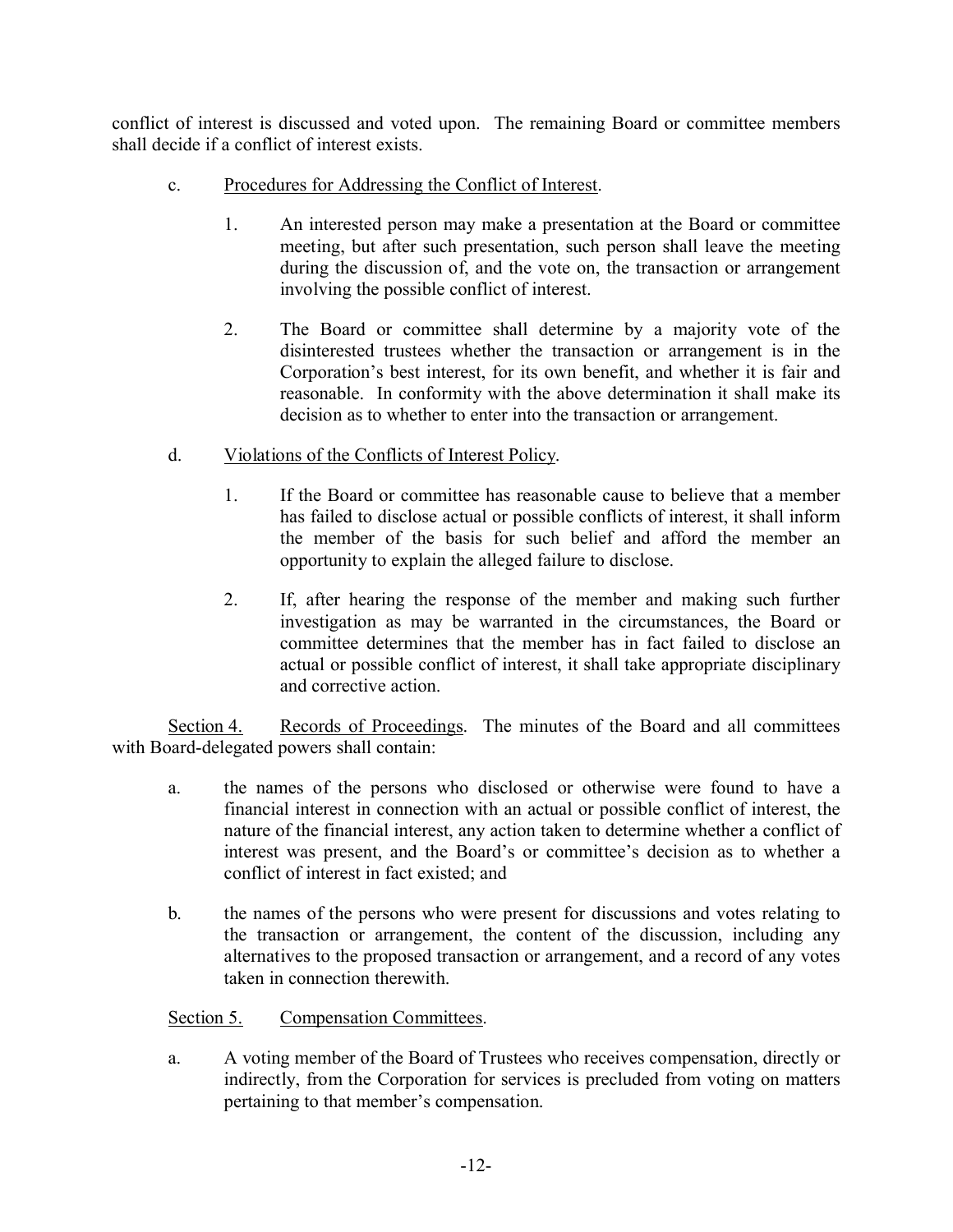- b. A voting member of any committee whose jurisdiction includes compensation matters and who receives compensation, directly or indirectly, from the Corporation for services is precluded from voting on matters pertaining to that member's compensation.
- c. No voting member of the Board or any committee whose jurisdiction includes compensation matters and who receives compensation, directly or indirectly, from the Corporation, either individually or collectively, is prohibited from providing information to any committee regarding compensation.

Section 6. Annual Statements. Each trustee, principal officer and member of a committee with Board-delegated powers shall annually sign a statement affirming that such person:

- a. has received a copy of the conflicts of interest policy,
- b. has read and understands the policy,
- c. has agreed to comply with the policy, and
- d. understands that the Corporation is a charitable organization and that in order to maintain its federal tax exemption it must engage primarily in activities which accomplish one or more of its tax-exempt purposes.

Section 7. Periodic Reviews. To ensure that the Corporation operates in a manner consistent with its charitable purposes and that it does not engage in activities that could jeopardize its status as an organization exempt from federal income tax, periodic reviews shall be conducted. The periodic reviews shall, at a minimum, include the following subjects:

- a. Whether compensation arrangements and benefits are reasonable, based on competent survey information, and the result of arm's length bargaining.
- b. Whether partnerships, joint ventures, and arrangements with management organizations conform to the Corporation's written policies, are properly recorded, reflect reasonable investment or payments for goods and services, further charitable purposes and do not result in inurement, impermissible private benefit or in an excess benefit transaction.

Section 8. Use of Outside Experts. In conducting the periodic reviews provided for in Section 7, the Corporation may, but need not, use outside advisors. If outside experts are used their use shall not relieve the Board of its responsibility for ensuring that periodic reviews are conducted.